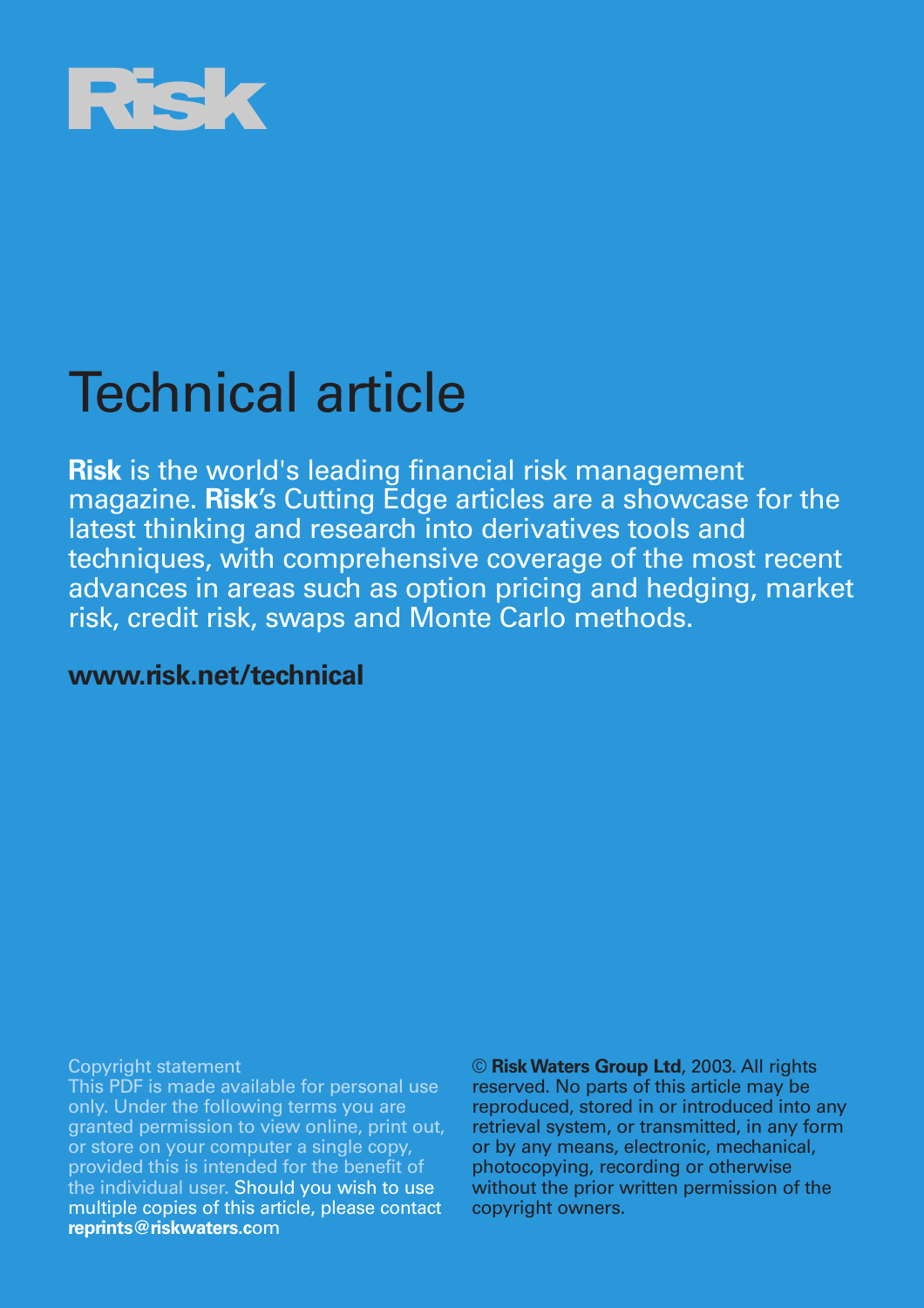# **Hedge your Monte Carlo**

**While the traditional Black-Scholes approach to option pricing is appealing on grounds of both elegance and tractability, the assumptions underlying it are usually violated in real markets. Here, Marc Potters, Jean-Philippe Bouchaud and Dragan Šestovic´ propose an alternative Monte Carlo-based variance reduction approach to pricing and hedging**

The Black-Scholes (1973) options model has two remark-<br>able properties: one can find a "perfect" hedging strate-<br>gy that eliminates risk entirely, and the option price does<br>not depend on the average return of the underlyin able properties: one can find a "perfect" hedging strategy that eliminates risk entirely, and the option price does not depend on the average return of the underlying asset (see, eg, Wilmott, 1998). The latter property shows that the option price is not simply the (discounted) average

tion, as one would have expected. This is even more striking in the case of the Cox-Ross-Rubinstein binomial model, where the pricing measure is unrelated to the actual distribution of returns. The requirement of absence of arbitrage opportunities is actually equivalent to the existence of a "riskneutral probability measure" (*a priori* distinct from the objective one), such that the price of a derivative is its (discounted) average payout, but where the average is performed over the risk-neutral distribution rather than over the objective distribution. It is thus a common belief that the knowledge of the "true" probability distribution of returns is useless information when pricing options. The credence is rather that the relevant risk-neutral distribution is somehow "guessed" by the market.

However, in most models of stock fluctuations, except for very special cases, risk in option trading cannot be eliminated, and strict arbitrage opportunities do not exist, whatever the price of the option. That risk cannot be eliminated is, furthermore, the fundamental reason for the very existence of option markets. It would thus be more satisfactory to have a theory of options where the objective stochastic process followed by the underlying asset was used to calculate the option price, the hedging strategy and the residual risk. It is clearly important to estimate the last of these for risk control purposes. A natural framework for this is the risk

## **Implementation**

 $\Box$  Generate discrete paths with objective probabilities, using either a model (log-Brownian, Garch, multi-fractal, etc) or using historical time series. Start all paths at time  $t = -1$  (or before). This allows one to calculate both the price and the Greeks at time  $t = 0$ .

 $\Box$  Associate with each path a value equal to the final payout along the path.

 Write the value of the option (and the hedge) on the second-to-last node as a linear combination of functions of the current spot price. Find the coefficients of this combination by minimising the residual financial risk (a linear least-square problem).

 $\Box$  For each path, compare the above value of the option with early exercise and other path-dependent features of the option. Redefine accordingly the value of the option on that path.

 $\Box$  Repeat the previous two steps going backwards in time until the initial time step  $t = 0$  is reached.  $\blacksquare$ 

minimisation approach developed by several authors (Schweizer, 1996, Bouchaud & Potters, 1997, and Laurent & Pham, 1999), where the optimal trading strategy is determined such that the chosen measure of risk is minimised (for example, the variance of the wealth balance, although other choices are possible (Bouchaud & Potters, 1997, and Selmi & Bouchaud, 2001). The "theoretical" price is then obtained using a fair game argument. Interestingly, this framework allows one to recover exactly the Black-Scholes results when the objective probabilities are lognormal, and when the continuous time limit is taken (this is shown in detail in Bouchaud & Potters, 1997), or the Cox-Ross-Rubinstein results in the binomial case. In particular, the average trend completely disappears from the price and hedge.

The aim of this article is to present a very general Monte Carlo scheme based on this approach, which we call "optimal hedged Monte Carlo" (OHMC). The method, which has been inspired in part by the least-square method (LSM) of Longstaff & Schwartz (2001), shares with it the property that it can price a wide variety of exotic options, including those with path-dependent or early exercise features. On top of that, the OHMC has at least four major advantages over the standard Monte Carlo (SMC) scheme, where paths are generated with a weight consistent with the riskneutral distribution:

 $\Box$  The OHMC method provides not only a numerical estimate of the price of the derivative, but also of the optimal hedge (which may be different from the Black-Scholes ∆-hedge for non-Gaussian statistics) and of the residual risk.

 The OHMC method leads to considerable variance reduction. This is related to the fact that the financial risk arising from the imperfect replica-

## **Least-square method of Longstaff & Schwartz**

The least-square method (LSM) used in Longstaff & Schwartz (2001) differs from the optimal hedged Monte Carlo in the following ways:

 $\Box$  The paths must be generated using the risk-neutral probability distribution.

 $\Box$  The hedge is not used in the least-square fit equation (4).  $\Box$  On subsequent iterations, the option price is kept as the discounted payout on that particular path (final payout or early exercise value).  $\square$  The final option price is given as the average payout of all paths. In this framework, the least-square fit only serves to find the early exercise points. Therefore, for European-style options, the LSM is identical to the standard Monte Carlo. ■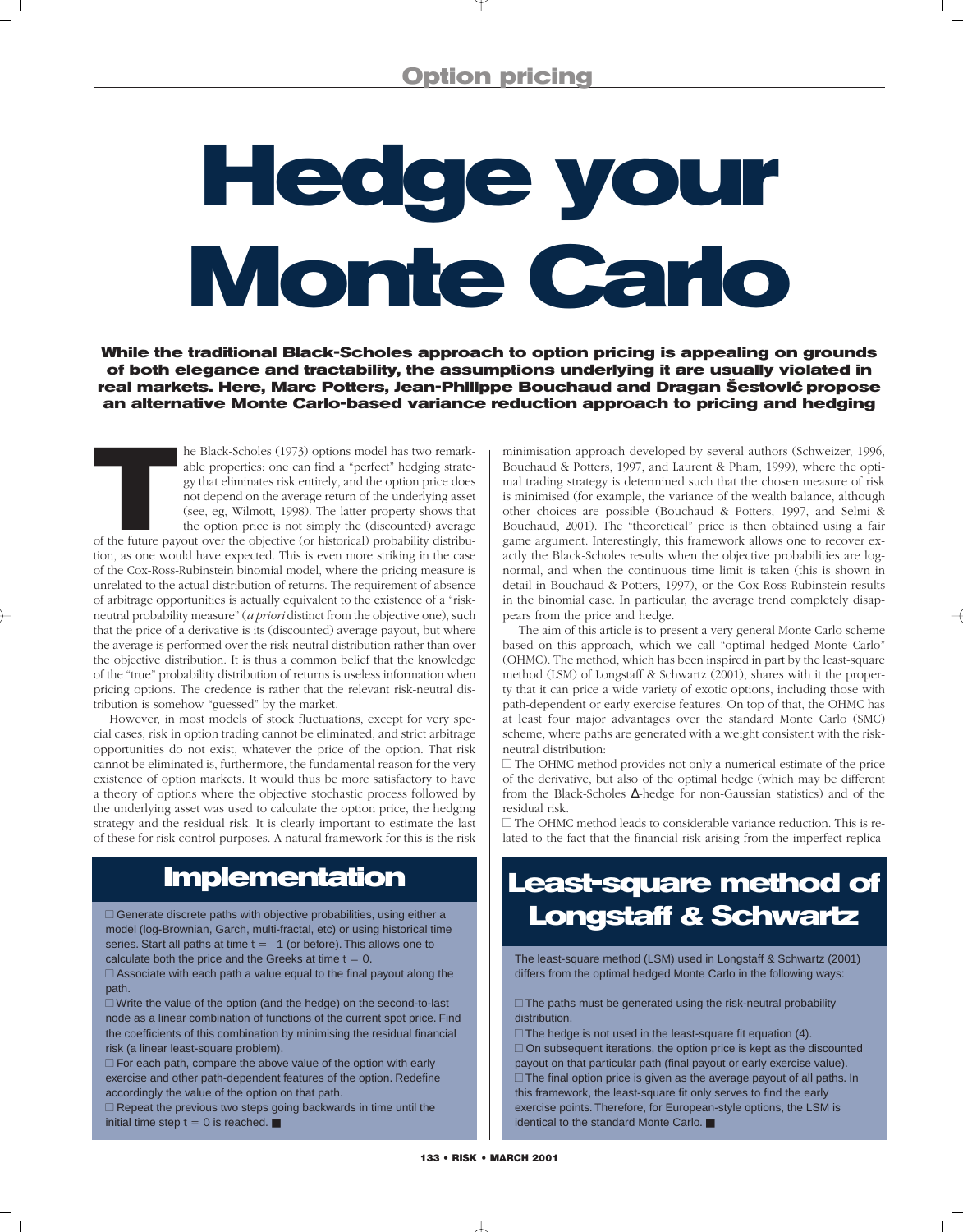## **American-style options**

The optimal hedged Monte Carlo (OHMC) method can be used to reduce the Monte Carlo error for all types of exotic options. We illustrate this point by showing how the method can be extended to price an American-style put option. To implement the early exercise condition, one can simply replace  $C_{k + 1}(x_{k + 1})$  in equation (4) by  $max(C_{k + 1}(x_{k + 1}),$  $x_{k,1} - x_{k,1}$ , where  $x_{s}$  is the strike price. We have chosen a slightly different implementation, where we first find the early exercise point  $x_k^*$  $x_{k+1}$  and exercise all options for which  $x_{k+1} < x_{k+1}^*$ .

We have tested the method on a one-year American-style put option on a stock following a standard log-Brownian process. We follow the choice of parameters made in Longstaff & Schwartz (2001) to compare our results with theirs. The initial price and the strike are set to  $x_0 = x_s$  $=$  40, the volatility to 20% a year and the risk-free rate and the drift to 6%. As a benchmark price we use the value 2.314 (quoted in Longstaff & Schwartz) calculated using a very accurate finite difference method. We calculated the price within the OHMC using  $N_{MC} = 500$  paths and  $M = 8$  basis functions. To measure the accuracy of the method, we ran the Monte Carlo 500 times with different random seeds. The average price found was 2.302 with a standard deviation (around the true value 2.314) of 0.032.

We also used the least-square method (LSM) of Longstaff & Schwartz with the same parameters ( $N_{MC}$  = 500 paths and M = 8 basis functions). The average price within the LSM is found to be 2.423 with a standard deviation around the true value of 0.170, five times larger than for the above quoted 0.032 for the OHMC. These numbers are compatible with those found in Longstaff & Schwartz, where the error quoted is 0.01, ie, 17 times smaller but with 200 times more paths and 2.5 times more intermediate points.

Obviously, the same variance reduction would hold for other exotic options, as those discussed in Longstaff & Schwartz. A barrier option example on Microsoft is given in the text. ■

#### **1. Option price as a function of underlying price for an OHMC simulation**



The full line corresponds to the fitted option price  $C_{10}(x)$  at the tenth hedging step ( $k = 10$ ) of a simulation of length N = 20. Square symbols correspond to the option price on the next step, corrected by the hedge, equation (6), for individual Monte Carlo trajectories. The inset shows the hedge as a function of underlying price at the tenth step of the same simulation

tion of the option by the hedging strategy is directly related to the variance of the Monte Carlo simulation. When minimising the former by choosing the optimal strategy, we automatically reduce the latter. The standard deviation of our results are typically five to 10 times smaller than with the SMC, which means that for the same level of precision, the number of trajectories needed in the Monte Carlo is up to 100 times smaller.

 $\Box$  The method does not rely on the notion of risk-neutral measure and can be used with any model of the true dynamics of the underlying (even very complex ones), in particular those for which the risk-neutral measure is unknown and/or not uniquely defined.

 The OHMC method allows one to use purely historical data to price derivatives, short-circuiting the modelling of the underlying asset fluctuations. These fluctuations are known to be of a rather complex statistical nature, with fat-tailed distributions, long-range volatility correlations, negative return-volatility correlations, etc (Bouchaud & Potters, 1997, Guillaume *et al*, 1997, Mantegna & Stanley, 1999, and Muzy, Delour & Bacry, 2000). With the OHMC method, one can directly use the historical time series of the asset to generate the paths. The fact that a small number of paths is needed to reach good accuracy means that the length of the historical time series does not need to be very large.

Reduced variance Monte Carlo techniques for option pricing have been discussed in the literature (Clewlow & Caverhill, 1994), and bear some similarity with the present method. The general idea is to add some "control variates" to the observable one wants to average, which have by construction a zero average value but such that the resulting sum has smaller fluctuations. The profit and loss of some appropriate hedging strategy is an obvious candidate for such control variates, as was demonstrated in Clewlow & Caverhill (1994). However, the present method differs from the previous work in several key ways: first, the hedge used in Clewlow & Caverhill is an approximate hedge (for example, the ∆-hedge corresponding to a similar option for which an analytical formula is known), and not the optimal hedge for the option and underlying under consideration. Second, the idea of using the objective (historical) probability distribution is not discussed. Third, we couple the idea of hedged Monte Carlo with the versatile LSM of Schwartz & Longstaff (2001).

#### **Basic principles of the method**

Option pricing always requires working backwards in time. This is because the option price is exactly known at maturity, where it is equal to the payout. As with other schemes, we determine the option price by working step-by-step for maturity  $t = N\tau$  to the present time  $t = 0$ , the unit of time  $\tau$  being, for example, one day. The price of the underlying asset at time  $k\tau$  is denoted as  $x_k$  and the price of the derivative is  $\mathcal{C}_k$ . We assume for simplicity that  $C_k$  only depends on  $x_k$  (and of course on k). However, the method can be generalised to account for a dependence of  $\mathcal{C}_{k}$  on the volatility, interest rate, etc, or to price multi-dimensional options (such as interest rate derivatives). We therefore also introduce the hedge  $\phi_k(x_k)$ , which is the number of underlying assets in the portfolio at time k when the price is equal to  $x_k$ . Within a quadratic measure of risk, the price and the hedging strategy at time k are such that the variance of the wealth change between  $k$  and  $k + 1$  is minimised. More precisely, we define the local "risk"  $\mathcal{R}_k$  as:

$$
\mathcal{R}_{k} = \left\langle \left( \mathcal{C}_{k+1} \left( x_{k+1} \right) - \mathcal{C}_{k} \left( x_{k} \right) + \phi_{k} \left( x_{k} \right) \left[ x_{k} - x_{k+1} \right] \right)^{2} \right\rangle_{0} \tag{1}
$$

where  $\langle \ldots \rangle$ <sub>o</sub> means that we average over the objective probability measure (and not the risk-neutral one). As shown in Bouchaud & Potters (1997), the functional minimisation of  $\mathcal{R}_k$  with respect to both  $\mathcal{C}_k(\mathsf{x}_k)$  and  $\phi_{k}(x_{k})$  gives equations that allow one to determine the price and hedge, provided  $C_{k + 1}$  is known. In the cases where the resulting minimal risk can be made to vanish (for example, within the Black-Scholes or Cox-Ross-Rubinstein models), all classical results of financial mathematics are reproduced. Note that we have not included interest rate effects in equation (1). When the interest rate r is non-zero, one should consider the following modified equation: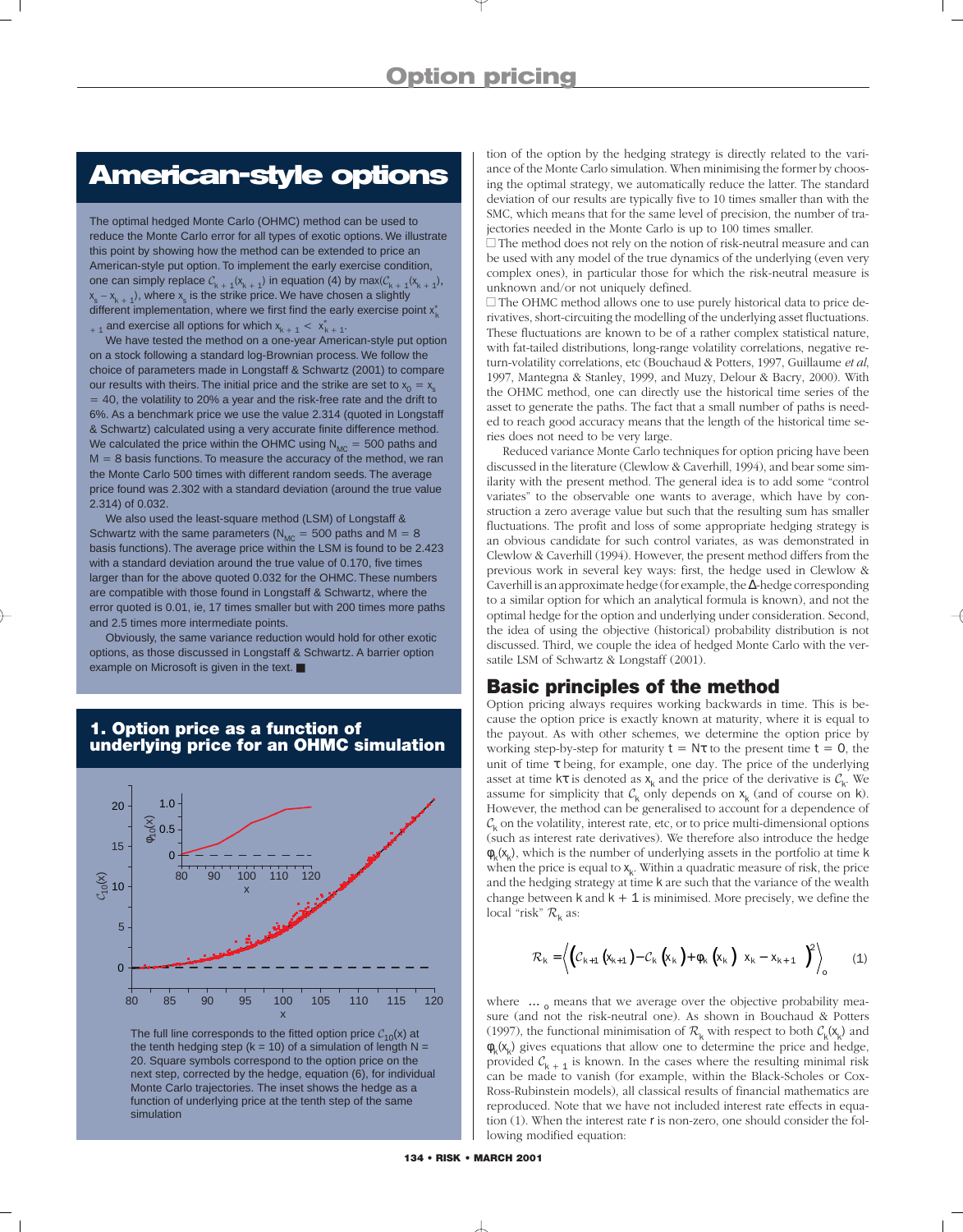$$
\mathcal{R}_{k} = \left\langle \left( e^{-\rho} \mathcal{C}_{k+1} \left( x_{k+1} \right) - \mathcal{C}_{k} \left( x_{k} \right) + \phi_{k} \left( x_{k} \right) \left[ x_{k} - e^{-\rho} \left( x_{k+1} \right) \right] \right)^{2} \right\rangle_{0} \tag{2}
$$

where  $\rho = r\tau$  is the interest rate over an elementary time step  $\tau$ .

To implement this numerically, we parallel the LSM of Longstaff & Schwartz (2001), developed within a risk-neutral approach. We generate a set of N<sub>MC</sub> Monte Carlo trajectories  $x_k^{\ell}$ , where k is the time index and  $\ell$ the trajectory index. We decompose the functions  $\mathcal{C}_k$  and  $\phi_k$  over a set of M appropriate basis functions  $C_a(x)$  and  $F_a(x)$ :

$$
C_{k}\left(x\right)=\sum_{a=1}^{M}\gamma_{a}^{k}C_{a}\left(x\right) \qquad \phi_{k}\left(x\right)=\sum_{a=1}^{M}\phi_{a}^{k}F_{a}\left(x\right) \tag{3}
$$

In other words, we solve the minimisation problem within the variational space spanned by the functions  $C_a(x)$  and  $F_a(x)$ . This leads to a major simplification, since now we have a linear optimisation problem in terms of the coefficients  $\gamma_{a}^{k}$ ,  $\varphi_{a}^{k}$ . These coefficients must be such that:

$$
\sum_{\ell=1}^{N_{M\!C}}\!\!\left(e^{-\rho}\mathcal{C}_{k+1}\left(x_{k+1}^{\ell}\right)\!-\sum_{a=1}^{M}\gamma_{a}^{k}\mathcal{C}_{a}\left(x_{k}^{\;\ell}\right)\!+\sum_{a=1}^{M}\phi_{a}^{k}F_{a}\left(x_{k}^{\;\ell}\right)\!\!\left[\,x_{k}^{\;\ell}-\,\boldsymbol{\varepsilon}^{\rho}\!\!\!-\,x_{k+1}^{\ell}\right]\!\right)^{2}\,\,\mathrm{(4)}
$$

is minimised. Those N minimisation problems (one for each  $k = 0, ..., N$ – 1) are solved working backwards in time with  $C_{N}(x)$ , the known final payout function.

Although in general the optimal strategy is not equal to the Black-Scholes ∆-hedge, the difference between the two is often small, and only leads to a second-order increase of the risk (Bouchaud & Potters, 1997). Therefore, one can choose to work within a smaller variational space and impose that:

$$
\varphi_{a}^{k} \equiv \gamma_{a}^{k} \qquad F_{a}\left(x\right) \equiv \frac{dC_{a}\left(x\right)}{dx} \tag{5}
$$

This will lead to exact results only for Gaussian processes, but reduces the computation cost by a factor of two. In practice, we have chosen these basis functions to be piece-wise linear for  $F_a$  and piece-wise quadratic for  $C_{a}$ , with breakpoints that adapt to the generated Monte Carlo paths.

We finish by noting that the OHMC method can be implemented using many different price processes, including models or data with fluctuating volatilities. In this case, one could let the function  $C_k$  depend not only on  $x_k$  but also on the value of some filtered past volatility  $\sigma_k$ . This would allow option prices to depend explicitly on the volatility and to calculate a vega. Vega hedging using market instruments could also be included to reduce the risk (and the Monte Carlo variance) further.

#### **Numerical results for Black-Scholes**

We have first checked our OHMC scheme when the paths are realisations of a (discretised) geometric random walk. We have priced an at-the-money three-month European-style option, on an asset with 30% annualised volatility and a drift equal to the risk-free rate, which we set at 5% a year. The number of time intervals N is chosen to be 20. The initial stock and strike price are  $x_0 = x_s = 100$ , and the corresponding Black-Scholes price is  $C_0^{BS} = 6.58$ . The number of basis functions is  $M = 8$ . We run 500 simulations containing  $N_{MC} = 500$  paths each, for which we extract the average price and standard deviation on the price. An example of the result of linear regression is plotted in figure 1. Each data point corresponds to one trajectory of the Monte Carlo at one instant of time k, and represents the quantity:

$$
e^{-\rho} \mathcal{C}_{k+1} \left( x_{k+1} \right) + \phi_k \left( x_k \right) \left[ x_k - e^{-\rho} x_{k+1} \right] \tag{6}
$$

as a function of  $x_k$ . The full line represents the result of the least-squared fit, from which we obtain  $C_k(x_k)$ . We show in the inset the corresponding hedge  $\phi_k$ , which was constrained in this case to be the ∆-hedge.

We obtain the following numerical results. For the SMC (unhedged) scheme, we obtain as an average over the 500 simulations  $C_{0}^{RN} = 6.68$ with a standard deviation of 0.44. For the OHMC, we obtain  $\tilde{C}_0^H = 6.55$ with a standard deviation of 0.06, seven times smaller than with the SMC

#### **2. Histogram of the option price as obtained from 500 MC simulations with different seeds**



The dotted histogram corresponds to the SMC and the full histogram to the OHMC. The dotted line indicates the exact Black-Scholes price. Note that on average both methods give the correct price, but that the OHMC has an error that is more than seven times smaller than that of the SMC

#### **3. Smile curve for a purely historical OHMC of a one-month option on Microsoft (volatility as a function of strike price)**



scheme. This variance reduction is illustrated in figure 2, where we show the histogram of the 500 different Monte Carlo results both for the unhedged case (full bars) and for the hedged case (dotted bars). A similar variance reduction is reported in Clewlow & Caverhill (1994).

Now we set the drift to 30% a year. The Black-Scholes price, as is well known, is unchanged. A naive unhedged Monte Carlo scheme with objective probabilities gives a completely wrong price of 10.72, 60% higher than the correct price, with a standard deviation of 0.56. On the other hand,